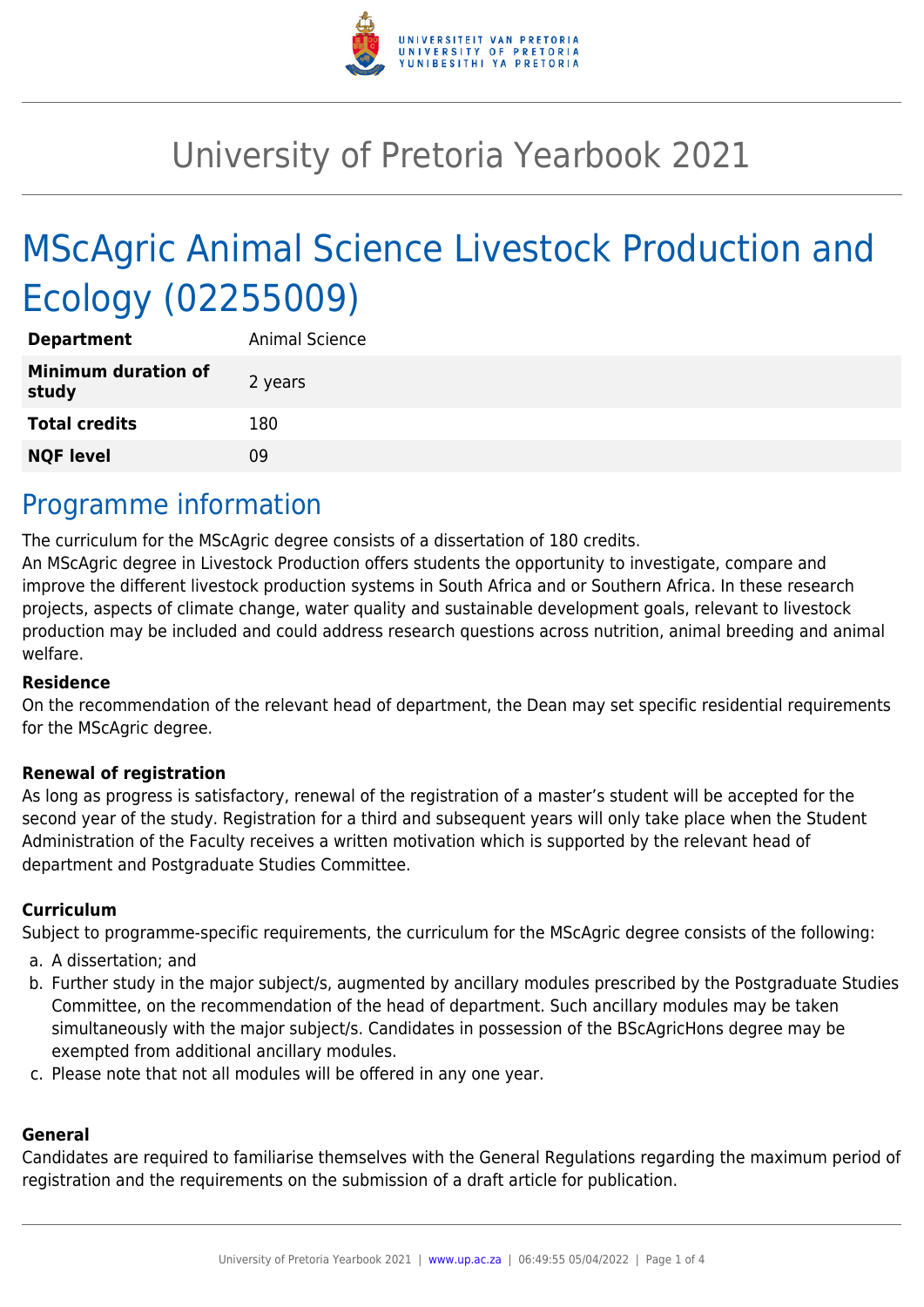

# Admission requirements

- 1. BScAgric (Animal Science) degree **or** relevant honours degree
- 2. A weighted average of at least 60% at honours level
- 3. An admission examination may be required

Note: Additional modules may be required in order to reach the desired level of competency

## Examinations and pass requirements

- i. The examinations in the ancillary modules should be successfully completed prior to, or simultaneously with, the examinations in the major subject/s, unless the Faculty Board decides otherwise.
- ii. General Regulation G.12.2 applies to the calculation of marks.
- iii. In order to obtain the MScAgric degree, the candidate must pass all prescribed modules, including the examination in the major subject/s, as well as the dissertation.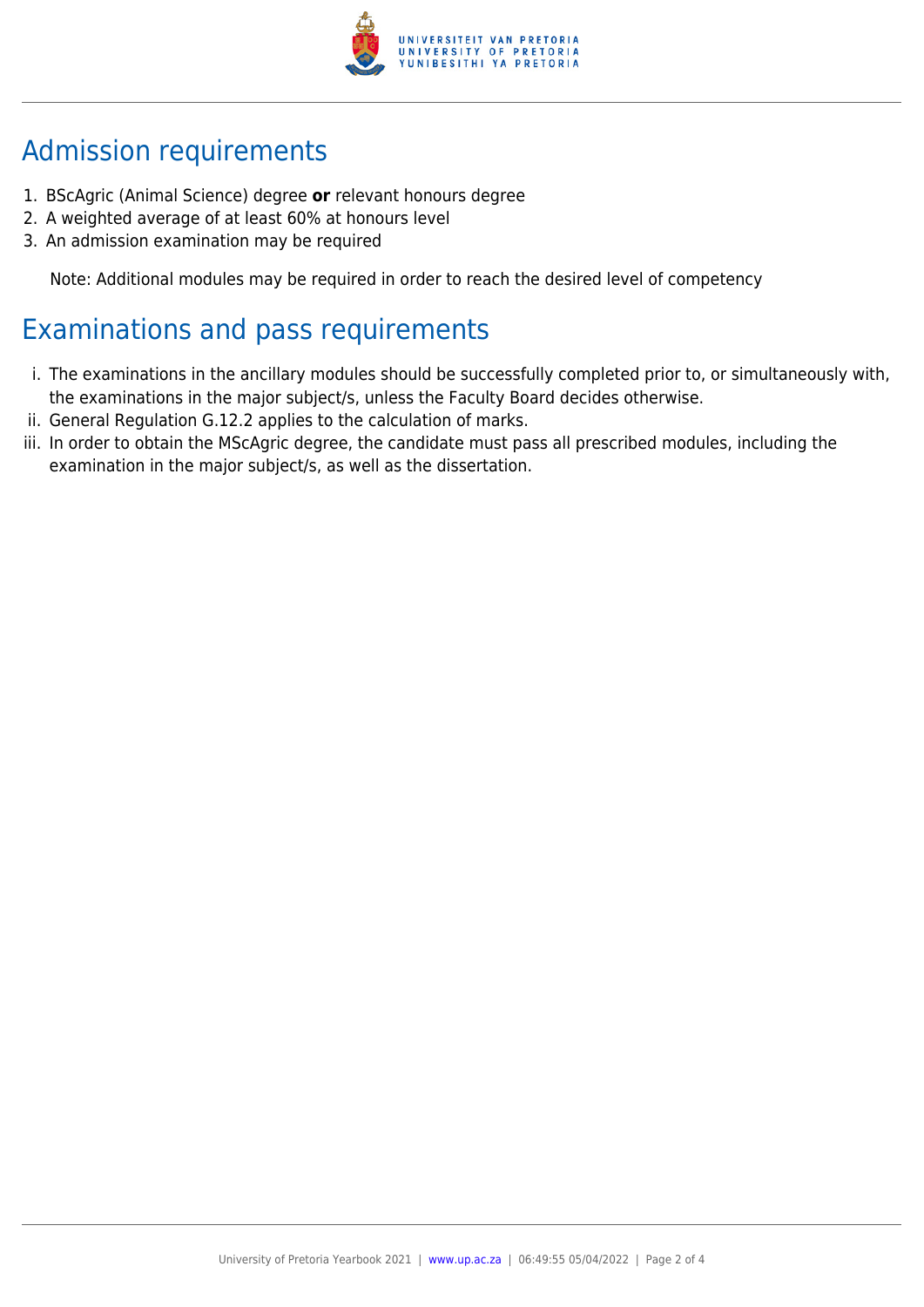

# Curriculum: Year 1

**Minimum credits: 180**

### **Core modules**

### **Dissertation: Animal science 890 (VKU 890)**

| <b>Module credits</b>                                               | 180.00                         |  |
|---------------------------------------------------------------------|--------------------------------|--|
| <b>NQF Level</b>                                                    | 09                             |  |
| <b>Prerequisites</b>                                                | No prerequisites.              |  |
| <b>Language of tuition</b>                                          | Module is presented in English |  |
| <b>Department</b>                                                   | Animal Science                 |  |
| <b>Period of presentation</b>                                       | Year                           |  |
| <b>Module content</b>                                               |                                |  |
| Dissertation of 180 credits, which includes a preparatory workshop. |                                |  |

University of Pretoria Yearbook 2021 | [www.up.ac.za](https://www.up.ac.za/yearbooks/home) | 06:49:55 05/04/2022 | Page 3 of 4